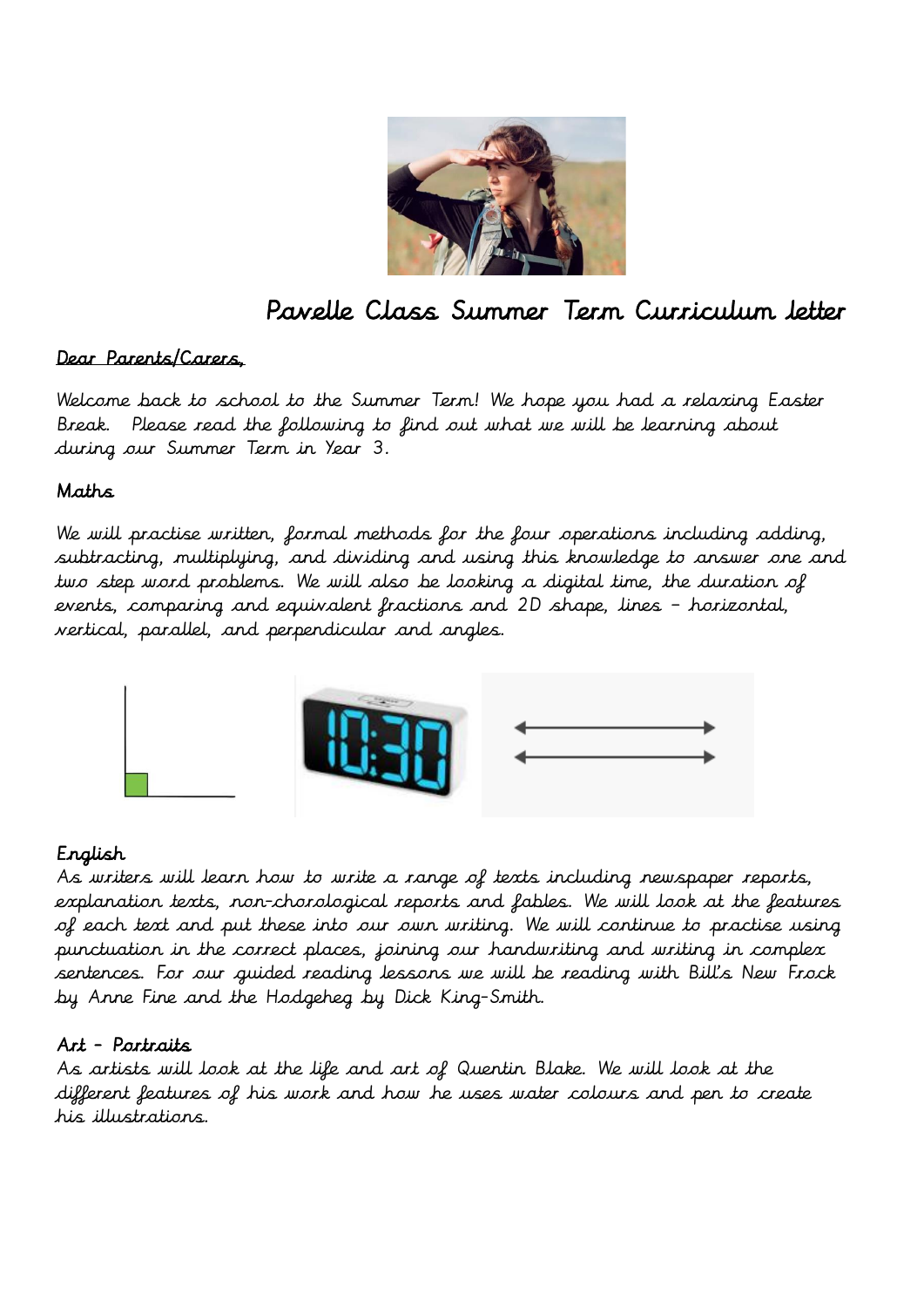

#### DT- Mechanisms

In DT we will be learning about mechanisms which will lead to us creating our own pop up book. We will investigate different types of folds, flaps and springs to make types of pop ups and movements.

#### RE- World Religions

This term the children will be taught RE by Mrs Jones on Thursday afternoons. The focus for this term will be Sikhism Gurus and Equality.

# Computing

In ICT we will focusing on Digital Literacy. This will involve us searching for information on favourite books and then creating and editing a video. We will also be looking at Databases and Networks.

# PSHE- Relationships/Changing Me

In the first half of the Summer Term, we will look at the relationships we have with family and friends and how to solve conflicts that arise within these relationships. In the second half of the Summer Term we will learn about changes within ourselves, nature and transitioning to Year 4.

#### History- Ancient Egypt

As historians we will find out about some Ancient Egyptian Pharaohs, what their impact was on Egyptian life and comparing these rulers to Roman leaders. We will do this by looking at how important the River Nile is, what is mummification, if all sources are the same and what we can learn from artefacts.